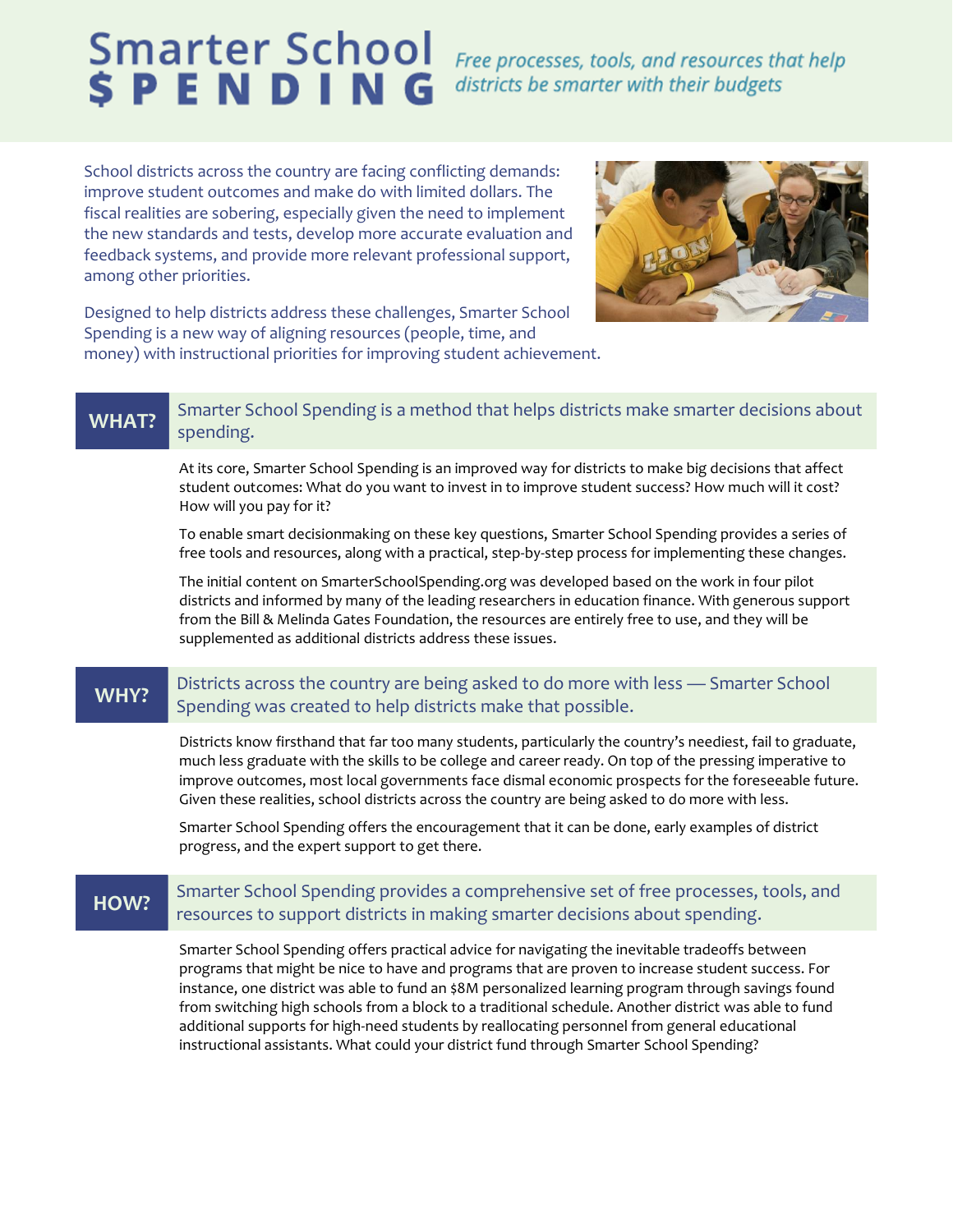# Smarter School **SPENDING**

Free processes, tools, and resources that help districts be smarter with their budgets

**WHAT'S INCLUDED?** A comprehensive process and extensive set of practical resources

Smarter School Spending lays out a multistep process for districts to develop and implement a strategic finance plan over 9–18 months, on their own or with support from a technical assistance provider. Or instead of the full process, districts may choose to focus on a specific step and set of resources most relevant to them.

Each step provides districts with a variety of resources from meeting materials to analytic tools that will guide districts through each activity. Plus, the Smarter School Spending online library links to an even broader selection of resources developed by leaders in education finance. Below, you'll find a small selection of the resources for each step:



### **What can districts expect to achieve?**

Districts that complete the full Smarter School Spending process will …

- Identify two to three research-based **instructional priorities** for investment.
- Analyze three to seven **realignment opportunities** to identify areas of cost savings.
- Develop a multiyear **strategic finance plan** and annual **strategic budgets** that implement these priorities in a financially sustainable way.
- Engage and communicate with **key groups in the community and school system** early and often during the process to garner broad understanding and support for key decisions.
- Foster a **districtwide culture** that emphasizes the strategic use of resources.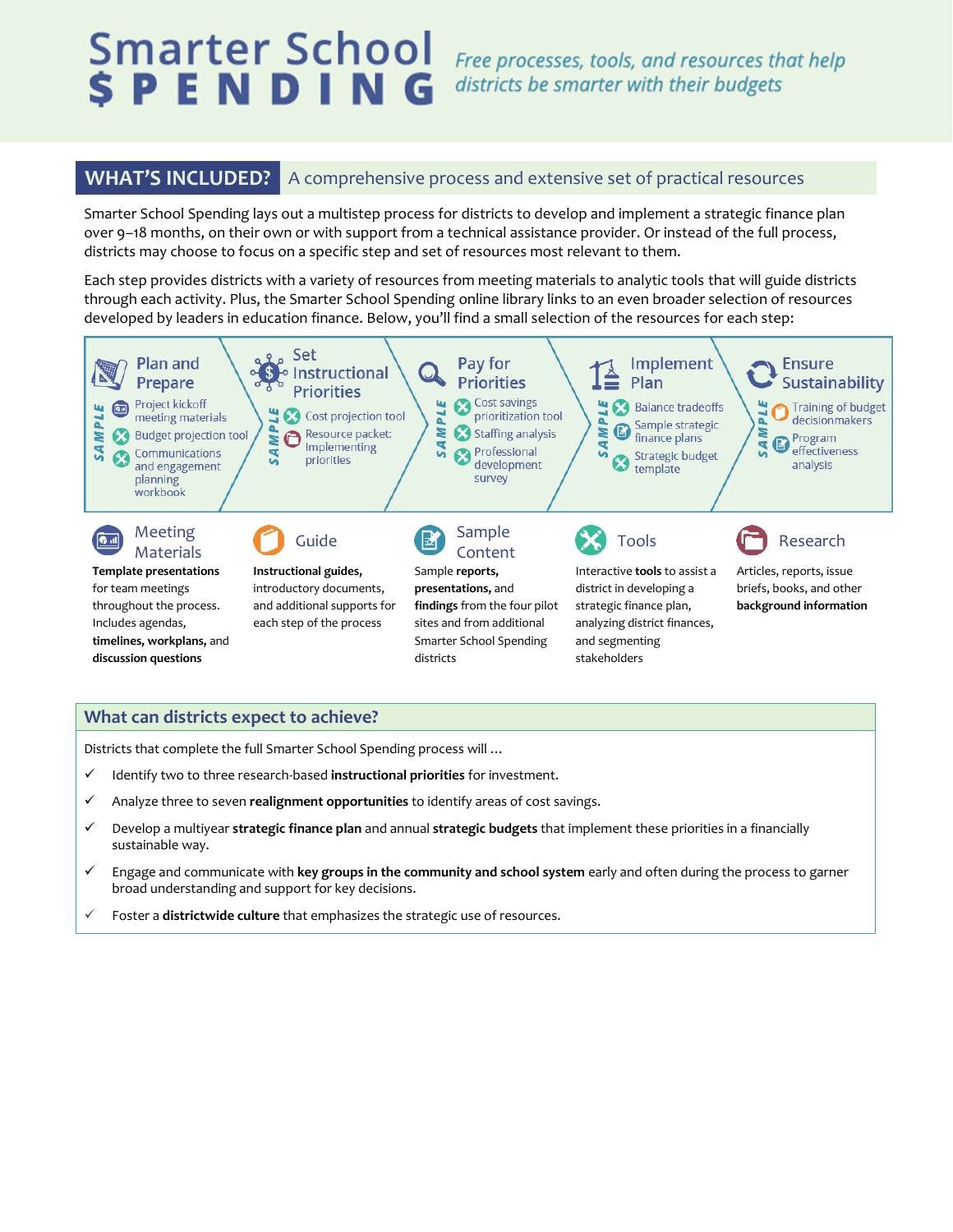# **Smarter School SPENDING**

Free processes, tools, and resources that help districts be smarter with their budgets

# **A SUITE OF RESOURCES**

At the core of Smarter School Spending is a set of tools and resources to support a district with the analytics and process management associated with each step of the process. Below is a representative list of the tools available.

| <b>Step</b>                                      |                         |                                               | <b>Resource</b>                                        | <b>Description</b>                                                                                                                                                                  |
|--------------------------------------------------|-------------------------|-----------------------------------------------|--------------------------------------------------------|-------------------------------------------------------------------------------------------------------------------------------------------------------------------------------------|
| <b>Plan and</b><br>Prepare                       | 1                       | <b>Organize Process</b>                       | Capacity<br>Assessment and<br>Resources                | Assessment of where the district may need additional capacity in<br>order to successfully take on this process and resources for how to<br>fill the gaps                            |
|                                                  |                         |                                               | Readiness<br>Assessment                                | Assessment tool for foundations or technical assistance providers<br>to use in determining whether a district is a good candidate to<br>take on the Smarter School Spending efforts |
|                                                  |                         |                                               | Process<br>Organization &<br>Workplanning              | Guide for project manager to use in setting up the leadership<br>teams, timeline, and workplans for the strategic finance process                                                   |
|                                                  |                         |                                               | Project<br>Management<br>Tracker                       | Interactive tracker for project managers to use as they go through<br>activities in each step of the process                                                                        |
|                                                  | $\overline{2}$          | <b>Assess Landscape</b>                       | <b>Smarter School</b><br>Spending<br>Introduction      | Meeting materials to introduce the process, team structure,<br>objectives and timelines to the district leadership team                                                             |
|                                                  |                         |                                               | Vision Worksheet                                       | Worksheet to facilitate agreement around a district vision                                                                                                                          |
|                                                  |                         |                                               | <b>Budget Projection</b><br>Tool                       | Tool to project estimated district revenues and expenditures                                                                                                                        |
|                                                  | $\overline{\mathbf{3}}$ | <b>Start Engaging</b><br><b>Stakeholders</b>  | Communications<br>Toolkit                              | Set of resources for district communications teams to utilize<br>throughout the strategic planning process. Plus sample<br>PowerPoints, letters and other outreach tools.           |
| Set<br><b>Instructional</b><br><b>Priorities</b> | 4                       | <b>Develop Priorities</b>                     | <b>Resource Packet:</b><br>Instructional<br>Priorities | Set of resources with research and recommendations on potential<br>strategic investment opportunities                                                                               |
|                                                  |                         |                                               | Instructional<br><b>Priorities Planner</b>             | Worksheet to ensure detailed explanation of the detailing the<br>elements of and workplan for each instructional priority                                                           |
|                                                  | 5                       | <b>Estimate Costs of</b><br><b>Priorities</b> | Cost Projection Tool                                   | Template to project costs for district priorities; includes sample<br>cost analyses for select priorities                                                                           |
|                                                  |                         |                                               | <b>Resource Packet:</b><br>Implementing<br>Priorities  | Set of resources on the components of and implementation<br>supports for common district instructional priorities                                                                   |